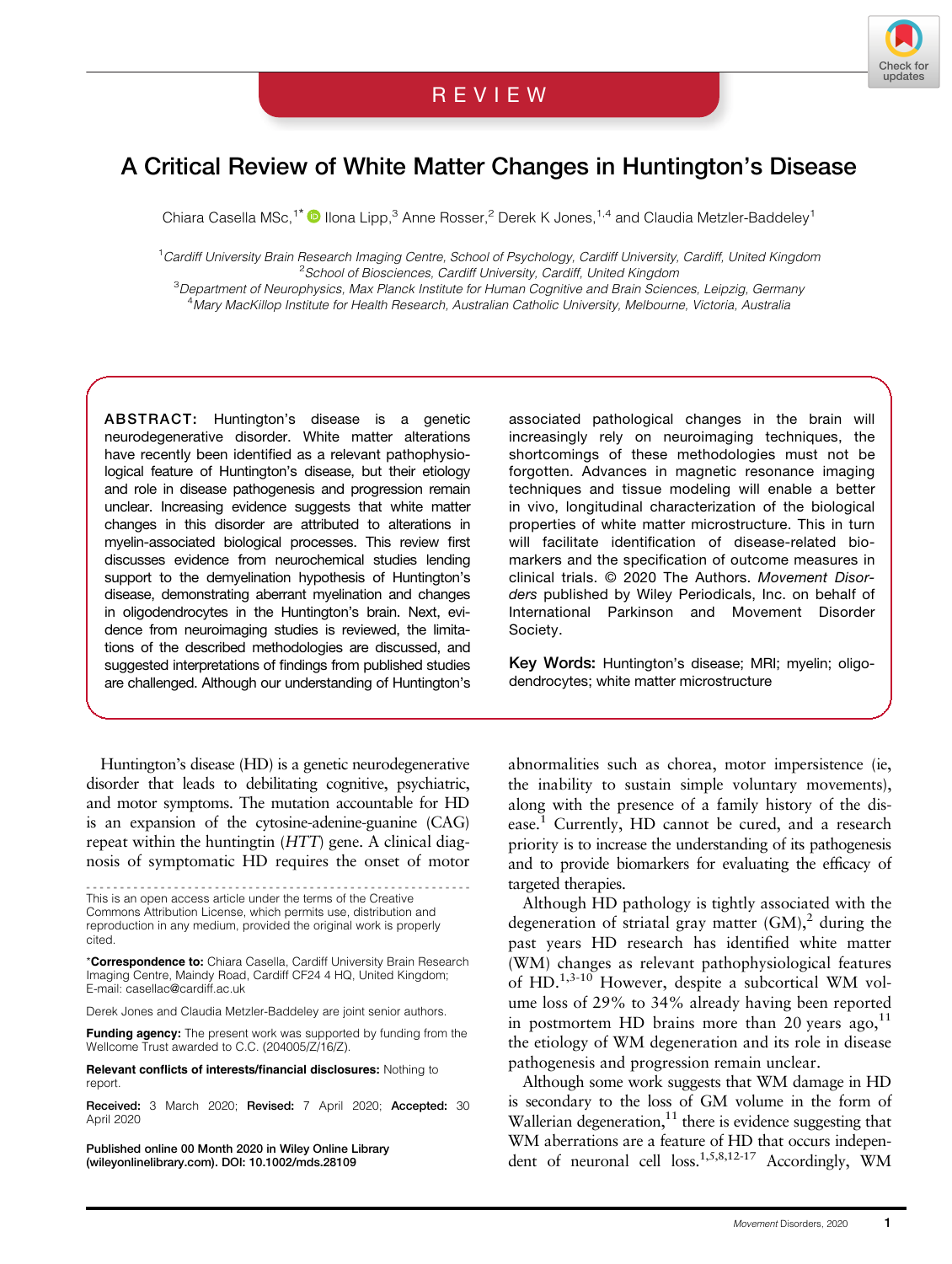changes are present very early in the disease course, even in children at risk for  $HD<sup>18</sup>$  and in premanifest individuals who are more than 15 years away from symptom onset.4,17,19 Notably, WM is composed of axons as well as nonneuronal glia cells, such as myelin-producing oligodendrocytes, and it is unclear whether axons, myelin, or both are predominantly responsible for the WM loss.<sup>7</sup>

An increasing body of research suggests that WM in HD is subject to alterations in myelin-associated biological processes at the cellular and molecular levels.13,15,20-24 Myelin is an axon-wrapping, multilayered sheath and is produced by oligodendrocytes. Axon myelination is vital during brain development and critical for healthy brain function as it plays a fundamental role in the regulation of efficiency and speed of action potential propagation during synaptic transmis $sion.<sup>25,26</sup>$  Dysfunction in oligodendrocytes and myelin can slow down or stop otherwise fast axonal transport, which in turn can result in synaptic loss and eventually axonal degeneration.<sup>27</sup> Furthermore, as myelination patterns across the brain enable the temporal synchronization of information processing, local demyelination can disrupt the performance of functional networks.<sup>28</sup>

The demyelination hypothesis of  $HD<sup>4</sup>$  suggests that mutant huntingtin (the protein produced by the huntingtin gene) leads to premature myelin breakdown in HD. A dysfunction of oligodendrocytes in turn might impair the repair of demyelinated axons, leading to chronic demyelination. Alternatively, as oligodendrocytes are the major iron-containing cells of the central nervous system, it might be that homeostatic increases in these cells, related to their role in remyelinating axons, cause significant increases in ferritin iron content. High ferritin iron is proposed to have toxic effects and could further contribute to impairments in WM and myelination.4,29,30

The objective of the present work was to systematically review the impact of HD pathology on WM microstructure and to evaluate evidence on the demyelination hypothesis, $4$  which was initially proposed 10 years ago.

To look for relevant articles, we performed a search in PUBMED and [GoogleScholar.com](http://GoogleScholar.com) using the following keywords: Huntington's disease, white matter, white matter microstructure, myelin, myelination, diffusion tensor imaging, magnetic resonance imaging, mouse models of Huntington's disease, premanifest, presymptomatic, symptomatic, oligodendrocytes, iron. The articles identified were short listed based on their titles and abstracts. The reference sections of relevant articles were also used to search for additional relevant articles. The criteria for inclusion in this review were the following: studies describing WM differences and changes in HD mutation carriers either at the premanifest or symptomatic stage and studies on animal models of HD investigating molecular or cellular

processes linked to WM microstructure or assessing HD-related changes in brain structure with magnetic resonance imaging (MRI). A total of 103 studies, published between 1973 and 2020, were reviewed; 69 of these described research involving patients with HD.

## WM Impairment in HD: Secondary to, or Independent of, Neuronal Degeneration?

WM changes have been reported both in animal models and in HD human carriers by histopathological postmortem studies<sup>11,21,22,31</sup> and MRI studies.<sup>4,9,17,22,32-34</sup> These have shown widespread WM volume  $loss^{1,5,6,17,19,33-35}$ and WM alterations at the microstructural and molecular levels.4,8,10,14,21,22,33,36-38

The earliest WM alterations are seen in HD human carriers years before the onset of signs and symptoms of manifest HD. Prominent areas of damage include the striatum, the corpus callosum (CC), and posterior WM tracts.12,34,36,39,40 Furthermore, the severity of WM changes has been shown to correlate with predicted time to symptom onset in premanifest patients,  $1,6,38$ with measures of motor dysfunction $33$  and with cognitive deficits.<sup>33,41</sup>

### Evidence from Neurochemical Studies

This section reviews evidence for molecular and neurochemical changes in oligodendrocyte lineage cells and myelin sheaths in HD. These changes have been reported in some human subjects and also in studies of animal models of HD.

The phenotype exhibited by each animal model of HD needs to be considered in the context of the different approaches used to generate the respective model.42 Key distinguishing factors are the genetic approach and transgene construct used, for example, the use of full-length or only a fragment of mutant huntingtin (HTT), the length of the CAG repeat incorporated into the genome, the expression of the HD mutation from a transgene versus knock-in of the mutation into the endogenous HTT locus. In general, because knock-in models carry the mutation in its appropriate genomic and protein contexts, they are considered as more accurate genetic models of the human condition compared with transgenic models.<sup>43</sup>

Importantly, findings from animal models of HD need to be considered while keeping in mind the inherent differences between these animal and human models. Specifically, the equivalent and divergent features of the brain for different species need to be understood to ensure that data extrapolation is performed rationally. For example, when looking at rodent brains,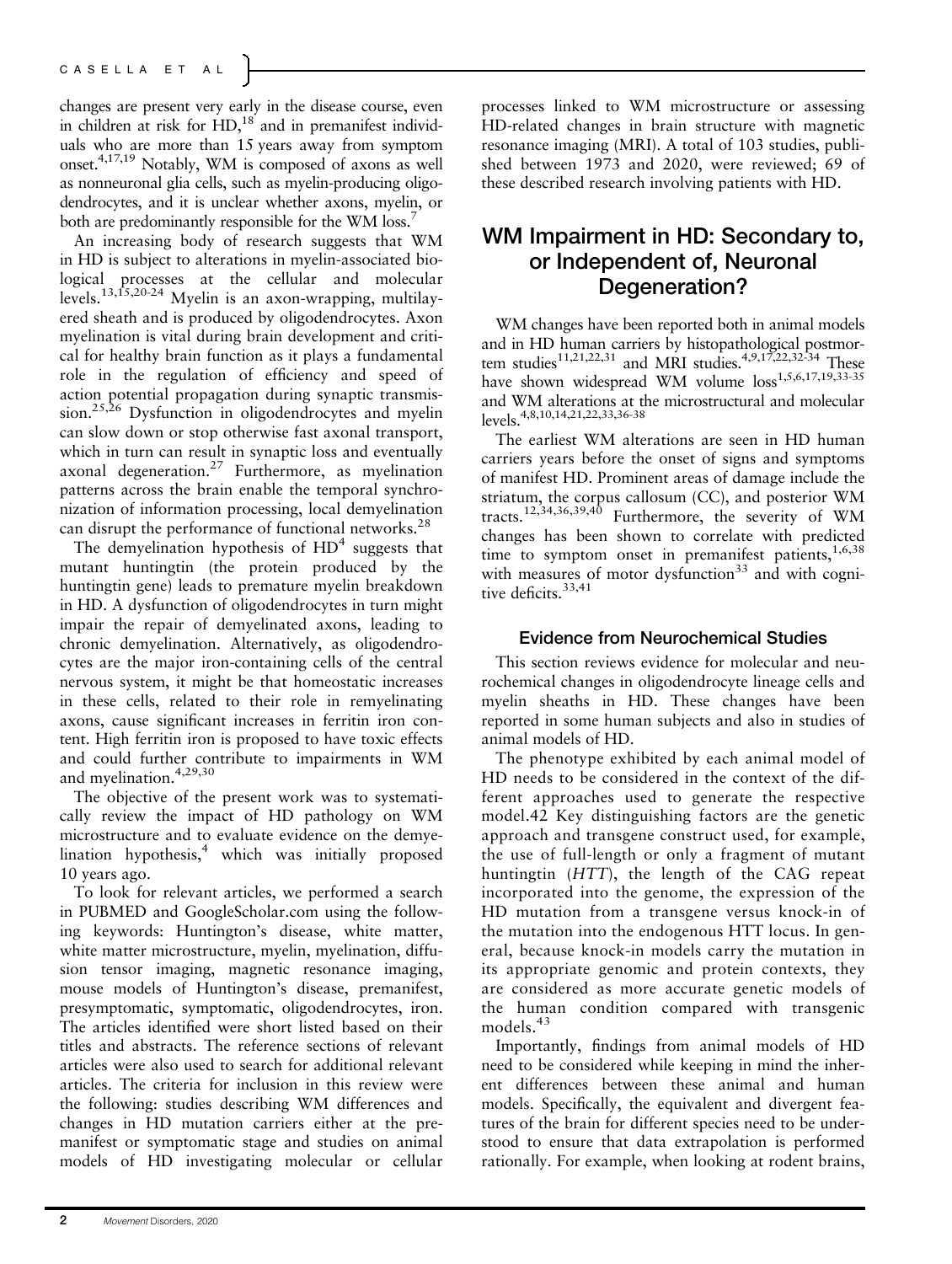the most obvious difference is that these are tiny  $(-0.4 \text{ g} \text{ in mice}, -2.0 \text{ g} \text{ in rats})$ , lissencephalic (do not have sulci or gyri), and have little WM. On the other hand, the human brain is much larger (approximately 1300 g) and has a readily evident lobular organization, prominent sulci and gyri, and extensive WM (about  $40\%$  of the brain). $44$ 

### Abnormalities of Oligodendrocyte Lineage Cells in HD

An increase in oligodendroglia differentiation in neural progenitor cells was observed during postnatal development in transgenic HD rats.<sup>45</sup> Similarly, enhanced proliferation of oligodendrocyte precursor cells was found in adult  $HdhQ250$  mice.<sup>22</sup> In addition, Simmons and colleagues $23$  reported increased immunostaining for ferritin, an iron storage protein that is mostly found in oligodendrocytes, in the striatum, cortex, and hippocampus of the R6/2 transgenic mouse model of HD and detectable before any behavioral abnormalities could be observed. Human postmortem histopathological studies have also demonstrated an increase in the density of oligodendrocytes in the striatum of patients with HD compared with healthy controls, years before striatal atrophy or a loss of neurons occurs.15,20 The increased number of oligodendrocytes observed suggests the presence of a homeostatic myelin repair mechanism, aiming to compensate deficits in myelination that seem to occur in HD.

In contrast, a study using carbon-14 dating approaches indicated that oligodendrocyte lineage cells are the most depleted cell types among all nonneuronal cells in the symptomatic HD brain.<sup>46</sup> Furthermore, a dramatically lower number of mature oligodendrocytes during the postnatal myelination period has been shown in the HdhQ250 knock-in mouse model of HD.<sup>22</sup> This evidence suggests that HD might be associated with a lack of oligodendrocytes, which cannot repair demyelinated axons. Accordingly, silencing oligodendroglia-specific mutant-HTT (mHTT) expression in BACHD mice rescues deficits in the thickness and compactness of myelin sheaths that otherwise occur in these mice,<sup>3</sup> and expressing  $mHTT$  selectively in the oligodendrocytes of transgenic mice induces impairments in myelination.<sup>21</sup> Overall, the present findings suggest that there is a relationship between the HD mutation and oligodendrocyte dysfunction.

To summarize, although increased numbers of oligodendrocytes have been observed, their dysfunctionality may lead to unsuccessful myelination. It is also possible that the observed increased levels of oligodendrocytes are helpful at first but eventually lead to toxicity because of increased iron levels. Both explanations fit within the demyelination hypothesis<sup>4</sup> as they implicate an increasingly unsuccessful compensation for the disease-related myelin loss.

### Myelin Changes in HD

Reports from human postmortem studies have demonstrated a striking breakdown of myelin in the HD brain.<sup>47</sup> In addition, some studies on animal models have indirectly demonstrated impairments in developmental myelination in HD: these have shown that the expression of a mutant huntingtin transgene in cells and in R6/2 transgenic mice leads to reduced activity in the cholesterol biosynthesis pathway that in turn results in lower levels of newly synthesized cholesterol and its intermediates,  $48,49$  which are essential for the synthesis of myelin.<sup>50</sup>

Electron microscopy investigations have reported thinner myelin sheaths, as reflected by higher g-ratios (the ratio of the inner axonal diameter to the outer diameter), in transgenic BACHD rats and in the  $HdhQ250$  knock-in mouse model.<sup>22,24</sup> HD myelin changes might either represent a breakdown of myelin into fragments because of toxicity or thinner myelin sheaths because of a developmental dysfunction in myelination mechanisms. Consistent with the latter, alterations in myelin sheaths are paralleled by the reduced expression of myelin-related genes such as myelin basic protein (MBP) and myelin oligodendrocyte glycoprotein (MOG) in transgenic R6/2 and HdhQ250 knock-in mice. $2^{2,51,52}$  Reduced levels of MBP and MOG in brain regions known to be affected by HD throughout the critical postnatal myelination stage, and significantly fewer myelinated axons, have been reported in knock-in HdhQ250 mice.<sup>22</sup> The reduction in myelin proteins may be attributed to a decreased expression of myelin regulatory factor (MRF), a transcription factor that controls the expression of myelinrelated proteins.<sup>22</sup> Moreover, abnormalities in myelin sheaths and myelin-related gene transcripts in YAC128 transgenic mice are evident well before any striatal neuronal loss can be detected.<sup>24</sup> These findings imply that a dysregulation of the temporal profile of myelination might underlie WM abnormalities and that disordered myelination during the postnatal period might constitute an important early pathogenic event in  $HD.^{22}$ 

### Evidence from Imaging Studies

Neuroimaging techniques enable the assessment of brain structure and function in vivo and allow the understanding of disease pathology over time. However, as much of our understanding of HD pathology will increasingly rely on advanced neuroimaging techniques, it is important to bare in mind the limitations of these approaches. Table 1 provides a summary of MRI results observed in patients with HD in studies discussed in this review. Interpretations proposed by the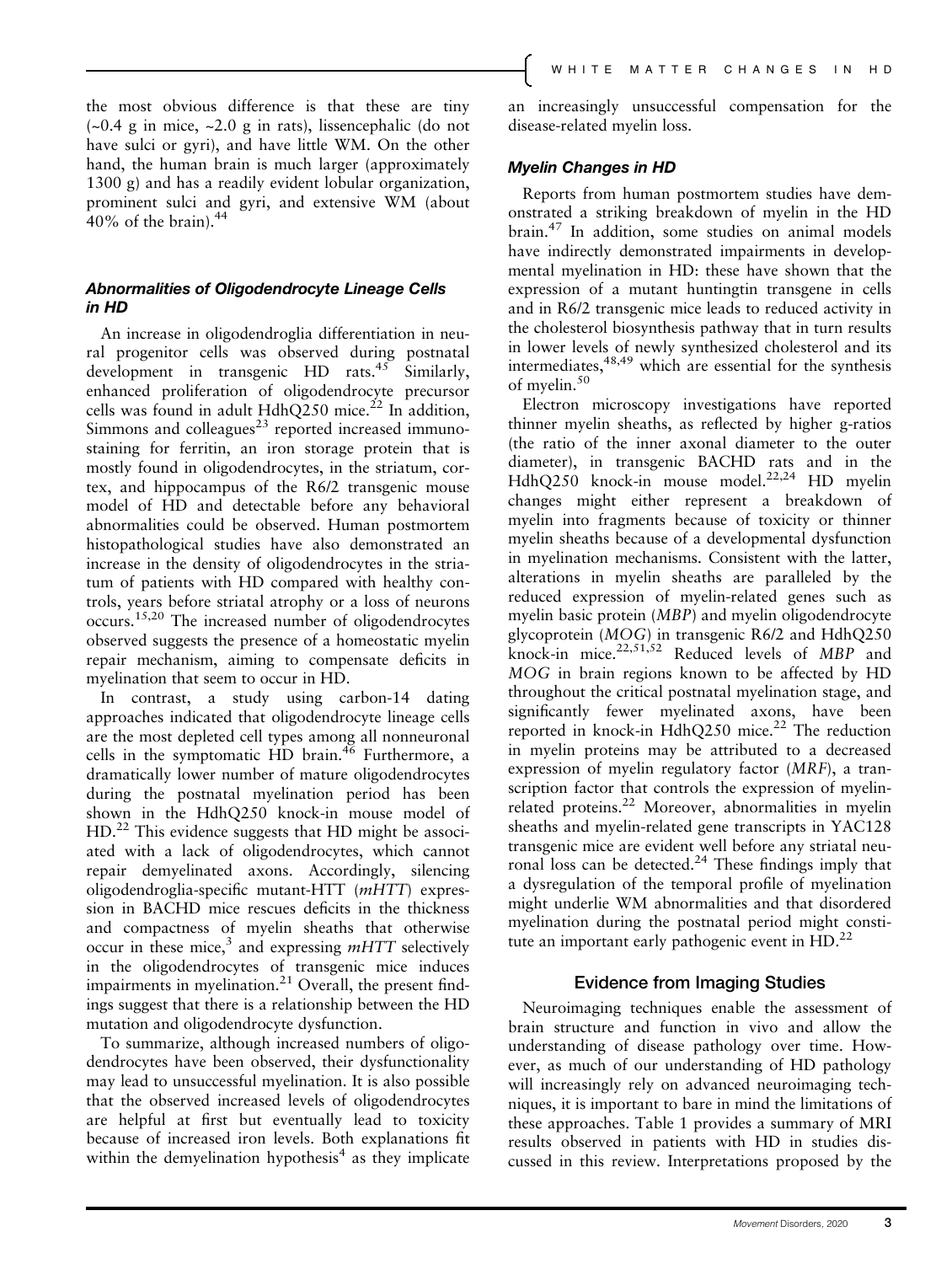| TABLE 1. MRI changes observed in the reviewed in vivo studies in patients with HD: interpretations proposed by the |  |
|--------------------------------------------------------------------------------------------------------------------|--|
| respective authors and alternative explanations found in the literature for such changes                           |  |

| <b>Reported Change</b>                               | Proposed Interpretation                                                 | Possible Alternative Interpretation                                                                                                                                                |
|------------------------------------------------------|-------------------------------------------------------------------------|------------------------------------------------------------------------------------------------------------------------------------------------------------------------------------|
| Reduced WM volume                                    | Decreased number of axons attributed to<br>Wallerian degeneration 50-54 | Decrease in axon myelination6,5                                                                                                                                                    |
| Reduced axial diffusivity                            | Axonal degeneration2                                                    | Inflammation, nonuniform axonal oedema, beads, varicosities parallel to<br>the axon segments, microglia/macrophage activation100                                                   |
| Increased radial diffusivity                         | Demyelination2,9,18,60,69,70                                            | Less coherent alignment of fibers, more crossing fibers from other<br>bundles, lower density or less myelination of the fibers, or a<br>combination of any or all these factors101 |
| Reductions in the neurite<br>density index           | Decrease in axonal density76                                            | Reduced MRI signal because of demyelination 102                                                                                                                                    |
| <b>Reductions in MPF</b><br>Shortened T <sub>2</sub> | Demyelination59<br>Increased ferritin levels86,89                       | Changes in cells and water content attributed to inflammation 79,83<br>Remyelination103                                                                                            |

MPF, macromolecular proton fraction; MRI, magnetic resonance imaging; WM, white matter.

respective authors and alternative explanations found in the literature for such changes are reported. Table  $2$ summarizes MRI studies reporting WM changes in HD animal models.

Structural neuroimaging studies in animal models of HD and in HD carriers have shown that WM atrophy can be found across several WM areas, including the CC, the anterior commissure, internal and external capsules, and the cingulum. Furthermore, they suggest that these WM changes happen very early in the disease course.<sup>6,12,17,19,53</sup> Importantly, deficits in brain growth and WM changes are already found in children at risk for HD,18,54 further pointing to a neurodevelopmental effect of mHTT.

Some studies have suggested that WM is more affected than GM in the HD brain. For example, Tabrizi and colleagues $35$  showed that the rate of change of WM volume over 24 months was greater than that of GM in patients with premanifest and early HD.<sup>35</sup> Specifically, individuals carrying the mHTT gene who were far away from clinical diagnosis showed WM loss only around the striatum and within the CC and posterior WM tracts, whereas those close to clinical diagnosis and patients with symptomatic HD showed extensive WM loss across the whole brain. Loss of WM volume during this time period ranged between 2% in HD carriers more than 10 years away from disease onset and 4% in patients with early HD. Effect sizes for atrophy rates between early HD participants and healthy controls were larger in WM  $(1.70, 1.40-2.08)$ than in GM. In addition, a 2-year longitudinal study found that, when controlling for normal age-related variations, brain atrophy of premanifest patients was more pronounced in WM than in striatal GM.<sup>19</sup> Similarly, in another patient cohort, WM volume was drastically reduced in premanifest participants when compared with controls  $(35.3 \pm 2.5 \text{ mL vs. } 37.7 \pm 2.2 \text{ mL})$ , whereas no significant differences were observed for GM volumes.<sup>6</sup>

The findings summarized previously suggest that there might be a dissociation between neurodegenerative processes that happen in GM and WM aberrations in HD. Furthermore, the temporal pattern of reported WM changes suggests that WM impairment in HD unlikely reflects solely a secondary result of neuronal cell death in GM and may instead represent an independent factor of HD pathology. Evidence for a link between GM and WM changes comes from studies that show significant atrophy of the cortical mantle of patients with HD both cross-sectionally<sup>55-58</sup> and longitudinally,<sup>53</sup> suggesting that WM volume loss may be a consequence of the withdrawal of axons projecting from cortical neurons.

These studies have relied on measures of WM volumes. However, WM volume loss as quantified using structural MRI is a rather unspecific marker of disease stage and progression as it is not sensitive to changes in microstructure. This makes it hard to capture differential effects across the various stages of the disease.<sup>59</sup> As such, reductions in WM volume observed in structural neuroimaging studies can be the consequence of several factors, including a decrease in the number of axons because of Wallerian degeneration, $53,55.58$  a decrease in axon myelination,  $6,60$  or a combination of both.

New MRI methods allow us to move beyond traditional macrostructural volumetric methods and provide more in-depth information about tissue integrity and organization at the microstructural and biochemical levels.

To date, most neuroimaging studies of WM microstructure have used diffusion tensor MRI (DT-MRI)<sup>61</sup> to quantify tissue properties. This technique characterizes the 3-dimensional diffusion of water as a function of spatial location, and it is based on the differential diffusion of water molecules depending on tissue type and architecture.<sup>62</sup> For example, the molecular diffusion rate (mean diffusivity), the directional preference of diffusion (fractional anisotropy [FA]), the diffusion rate along the main axis of diffusion (axial diffusivity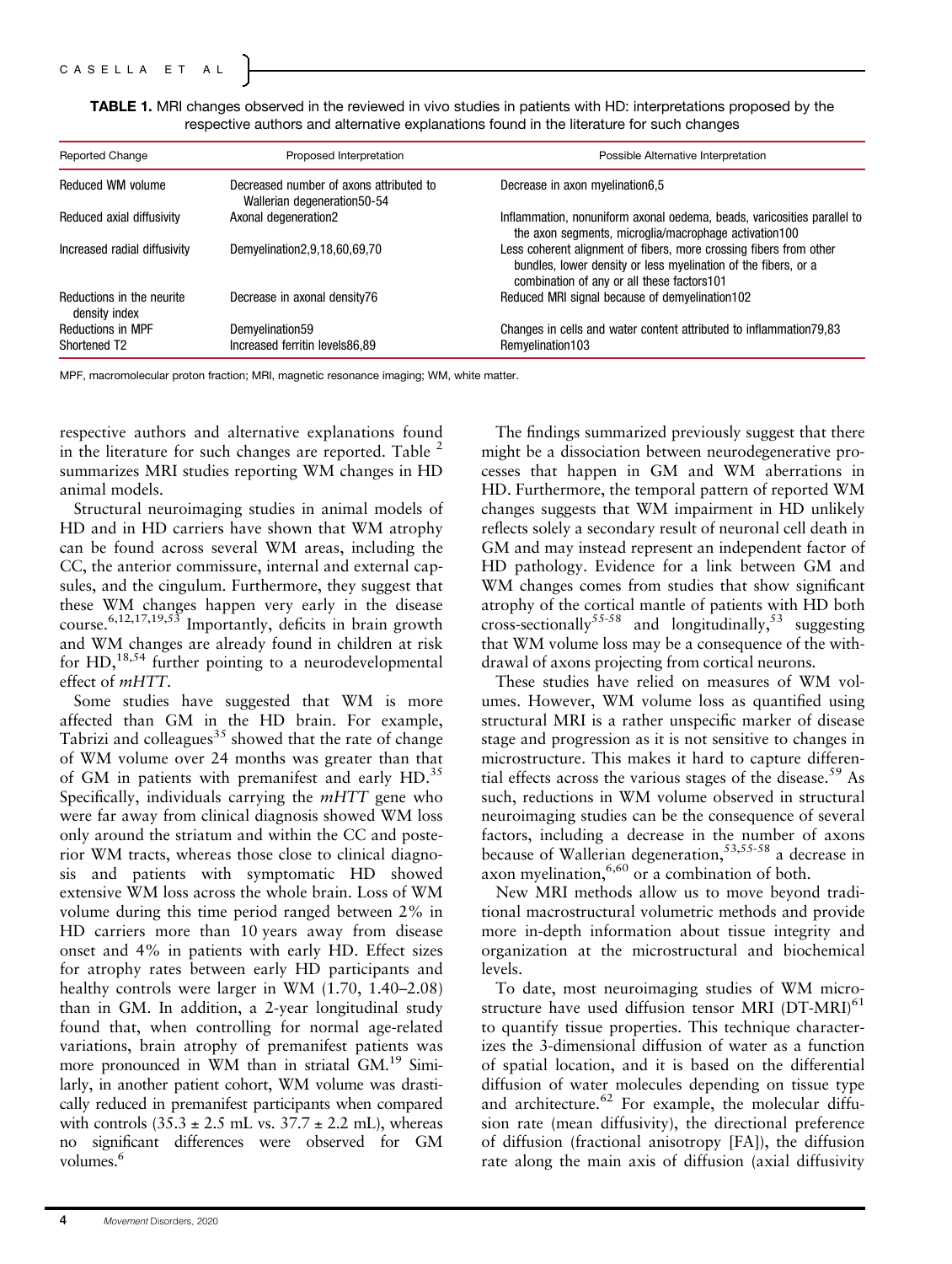| Species/Model       | <b>MRI</b> Technique<br>(In Vivo/Ex Vivo) | Findings                                                                                                                                                                                                                                                                                                                                                                                                        | Neurochemical<br>Validation | Reference |
|---------------------|-------------------------------------------|-----------------------------------------------------------------------------------------------------------------------------------------------------------------------------------------------------------------------------------------------------------------------------------------------------------------------------------------------------------------------------------------------------------------|-----------------------------|-----------|
| R6/2 mice           | DT-MRI (ex vivo)                          | FA reductions in genu and splenium of the corpus callosum.                                                                                                                                                                                                                                                                                                                                                      | Yes                         | 49        |
| YAC128 mice         | Structural MRI (ex vivo)                  | Progressive loss of WM volume.<br>Corpus callosum, anterior commissure, and fimbria are among<br>the most discriminatory areas in genotype separation.                                                                                                                                                                                                                                                          | No                          | 99        |
| YAC128 mice         | DT-MRI<br>(in vivo)                       | FA reductions in the anterior commissure, corpus callosum,<br>internal capsule, and external capsule, from 1.5 months of<br>age; in the cingulum and cerebral peduncle from 3 months of<br>age.                                                                                                                                                                                                                 | Yes                         | 23        |
| <b>BACHD</b> rats   | DT-MRI<br>(in vivo)                       | FA reductions in the anterior corpus callosum, the cingulum,<br>and the external capsule at 12 months of age.                                                                                                                                                                                                                                                                                                   | Yes                         | 23        |
| TgHD rats           | DT-MRI and<br>PET (in vivo)               | Increased MD in HD rats at 12 months of age, compared with<br>earlier time points; this parameter remained constant in WT<br>animals.<br>Age-related RD decreases at 6 months of age in HD animals but<br>only at 12 months in WT animals.                                                                                                                                                                      | Yes                         | 94        |
| TgHD rats           | Diffusion kurtosis<br>imaging (in vivo)   | Neuronal development in HD rat pups occurs differently<br>compared with controls: higher MD values at P15 but lower<br>MD and AD values at P30 in external capsule.                                                                                                                                                                                                                                             | Yes                         | 48        |
| rHD1 rhesus monkeys | DT-MRI<br>(in vivo)                       | Widespread WM changes in FA, MD, and RD.<br>HD monkeys reached the maximal FA value earlier (22.7 $\pm$ 4.8<br>months) compared with controls (47.8 $\pm$ 11.7), revealing an<br>arrest of WM maturation in the HD group; across ages, HD<br>monkeys had significantly lower maximal FA values in all<br>areas investigated.<br>Significantly higher minimum RD values of HD monkeys in the<br>striatal bundle. | No                          | 31        |

#### TABLE 2. Summary of reviewed MRI studies of HD animal models

WM disturbance appears to be an early pathogenic event. An altered developmental trajectory of WM is suggested by asymmetric age-related changes of MRI metrics between HD models and wild types.

AD, axial diffusivity; DT-MRI, diffusion-weighted magnetic resonance imaging; FA, fractional anisotropy; HD, Huntington's disease; MD, mean diffusivity; MRI, magnetic resonance imaging; PET, positron emission tomography; RD, radial diffusivity; WM, white matter.

[AD]), and the rate of diffusion in the transverse direction (radial diffusivity [RD]) can be inferred.

Some evidence from DT-MRI studies suggests that WM aberrations in HD are a consequence of Wallerian axonal degeneration. For example, it has been shown that WM changes correlate with reductions in cerebral GM density.<sup>9,12</sup> Similarly, a DT-MRI study suggested that WM changes in HD are a consequence of axonal injury rather than demyelinating mechanisms based on the observation of greater changes in AD, as compared to RD changes, in the brains of patients with HD.<sup>2</sup>

On the other hand, there are several DT-MRI studies that have suggested a role for myelin in HD pathology.4,9,12,14,63,64 These studies parallel findings from postmortem, histopathological studies in patients with HD.<sup>47</sup> First, insufficient myelination was suggested to be present in children at risk of HD, as they showed increased RD in the external capsule. Specifically, the authors hypothesized that this increase may reflect an impairment in myelin integrity because of a dysfunction in the trophic support mechanisms usually carried out by normal HTT. This in turn is suggested to affect myelin integrity by hindering the production and maintenance of large lipid membranes.<sup>18</sup> In addition, Di Paola and colleagues  $\delta^4$  suggested that demyelination is present in the premanifest HD brain, whereas both myelin breakdown and axonal damage are present in manifest HD. This proposal was based on the observation of decreased FA and increased RD in the isthmus of the CC of premanifest patients compared with agematched and sex-matched controls in the absence of any changes in AD.<sup>64</sup> On the other hand, they reported both increased RD and decreased AD in the CC of patients with manifest HD compared with matched controls. Similarly, Rosas and colleagues<sup>9</sup> showed increased RD in the WM of patients with premanifest HD, which correlated with impaired performance on neuropsychological tests and was proposed to reflect early deficits in myelin. Moreover, they suggested that axonal pathology, as shown by changes in AD, is present only later in the disease course.

All of the aforementioned interpretations are built on the assumption of a direct correspondence between a specific microstructural property of WM and variations in DT-MRI metrics. However, although DT-MRI metrics are often regarded as probes of WM microstructure, these indexes do not tap specifically onto biological subcomponents of WM microstructure<sup>65</sup> in that the tensor measured in the DT-MRI model is an average of all the cellular compartments within a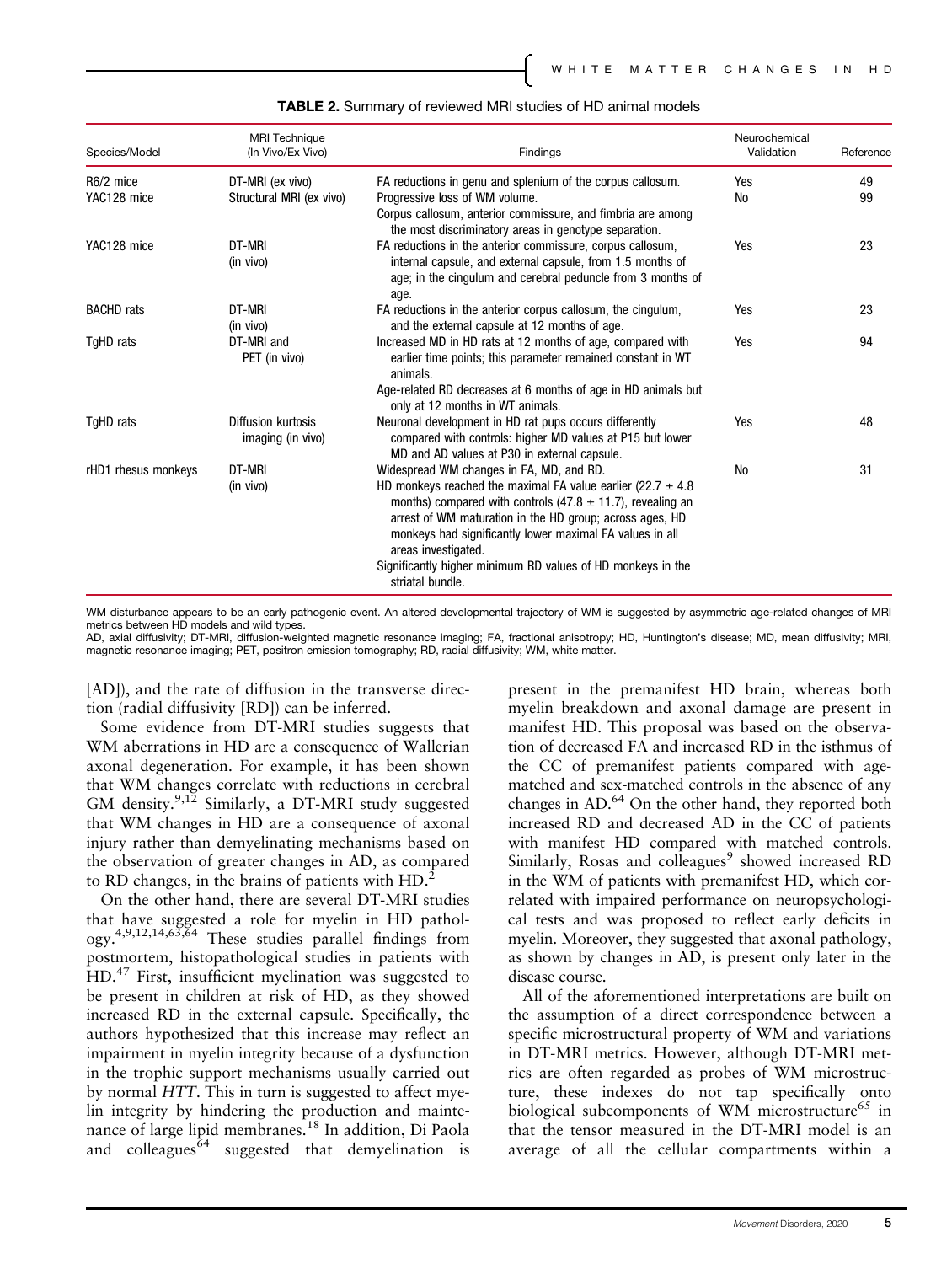specific voxel.<sup>66</sup> It is therefore very hard to interpret changes in DT-MRI metrics in terms of changes in specific microstructural properties.<sup>67</sup> Very different configurations of, for example, axonal packing, axonal size, and myelination may generate very similar outcome measures. Furthermore, RD and AD become difficult to interpret when multiple fiber orientations are present within a voxel, such as at fiber bundle crossings,<sup>68</sup> and this situation affects between one and two thirds of the voxels in a human brain.<sup>69,70</sup>

Specifically, these interpretations are based on the assumption that AD and RD are uniquely sensitive to axonal degeneration and demyelination, respectively.<sup>71-</sup> <sup>77</sup> Such inferences are based on one study on Shiverer mice, where changes in myelin content were linked to increased RD, but unchanged AD.73 However, an increase in RD might not necessarily correspond to myelin loss; rather, it can have multiple meanings, including axonal loss.67 Furthermore, in regions of crossing fibers, increased RD within a specific tract could be attributed to a less coherent alignment of fibers, more crossing fibers from other bundles, lower density or less myelination of the fibers, or a combination of any or all of these factors.<sup>67,68</sup>

Biophysical models of diffusion MRI, such as neurite orientation and dispersion density imaging<sup>78</sup> and the composite hindered and restricted model of diffusion<sup>66</sup> model compartment-specific water diffusion to dissociate hindered extracellular and restricted intracellular diffusion properties of WM and should therefore provide a more biologically specific characterization of WM microstructural organization within the neural system.<sup>79</sup>

Zhang and colleagues $80$  used neurite orientation and dispersion density imaging to examine WM pathology in patients with premanifest HD. They reported widespread reductions in the neurite density index—a proxy of axonal density—in tracts including the CC and in WM surrounding the basal ganglia of patients with presymptomatic HD. Importantly, axonal density reductions in callosal regions predicted clinical markers of disease progression. Finally, increased coherence of axonal organization, as suggested by a smaller orientation dispersion index, was shown in patients with HD in tracts surrounding the basal ganglia and in the internal and external capsules, suggesting the presence of possible compensatory pruning of the axons in WM regions. Nevertheless, the estimation of specific tissue quantities from these models requires simplifying assumptions whose accuracy and generality, in the HD brain especially, are unknown. These techniques indeed still represent a relatively simple approach to modeling neural tissue and therefore cannot fully characterize pathological changes in WM microstructure.<sup>81</sup>

Quantitative magnetization transfer (qMT) imaging has enabled greater sensitivity to myelin content in WM.<sup>82</sup> This method models the exchange rate between macromolecular protons and protons in surrounding tissue water when macromolecular protons are subjected to a radiofrequency pulse with a frequency that is offresonance for protons in free water.83 One of the outcome measures of qMT, the macromolecular proton fraction (MPF), has been shown to reflect demyelination in Shiverer mice and puppies,  $82,84$  to be sensitive to dysmyelination processes in multiple sclerosis patients, <sup>85</sup> and to reflect myelin content of WM in postmortem studies of brains with multiple sclerosis.<sup>86</sup> A study by Bourbon-Teles and colleagues<sup>63</sup> used diffusion tensor imaging and  $\alpha$ MT to investigate HD-related effects on WM pathways of the basal ganglia and motor systems. Specifically, the study compared patients with HD (24 manifest and 1 premanifest) to age-matched and sex-matched healthy controls. Although the patients with HD relative to controls exhibited significant reductions in an MPF component with high loadings of MPF in all WM regions, no differences were observed for components with loadings of AD, RD, or FA. The authors concluded that this pattern of results was consistent with a myelin impairment in HD. Interestingly, the MPF component score of the 1 premanifest individual in the study differed more than 3 times the standard deviation from the control mean. This observation suggests that MPF might already be reduced prior to disease onset and that MPF should be assessed as an early disease biomarker in a group of premanifest gene carriers.<sup>63</sup>

Although MPF is sensitive to WM myelin, this metric can also be affected by changes in cells and water content because of inflammation. $87$  Odrobina and colleagues,  $88$ for example, measured MPF ex vivo in a demyelinated rat sciatic nerve and confirmed its correlation with myelin content, but also noted the difficulty of separating demyelination from inflammation by qMT alone. Nevertheless, although in manifest HD it is likely that inflammation goes hand in hand with myelin breakdown,<sup>89</sup> a recent cerebrospinal fluid biomarker study found no evidence of neuroinflammation in early-manifest HD.<sup>90</sup> It is therefore plausible that changes in the MPF observed in this study were a reflection of aberrant myelination in these patients.

Human MRI studies have also shown that HD is associated with changes in iron levels across several brain areas.<sup>4,23,29,30,91</sup> Tissue iron can be measured by MRI in vivo through its effect on transverse relaxation times (T2). Ferritin (the storage protein of iron) has been shown to strongly affect the MRI signal and markedly shorten T2 both in vitro and in vivo.  $92,93$ 

Increased ferritin levels are already present in the premanifest stage of HD.<sup>91,94</sup> As oligodendrocytes are the major iron-containing cells in the adult central nervous system,<sup>95</sup> the increased density of oligodendrocytes in HD that was demonstrated in mice  $models^{22,23}$  should result in significant increases in iron and ferritin content in the HD brain. Evidence for increases in MRI-based iron measures in HD further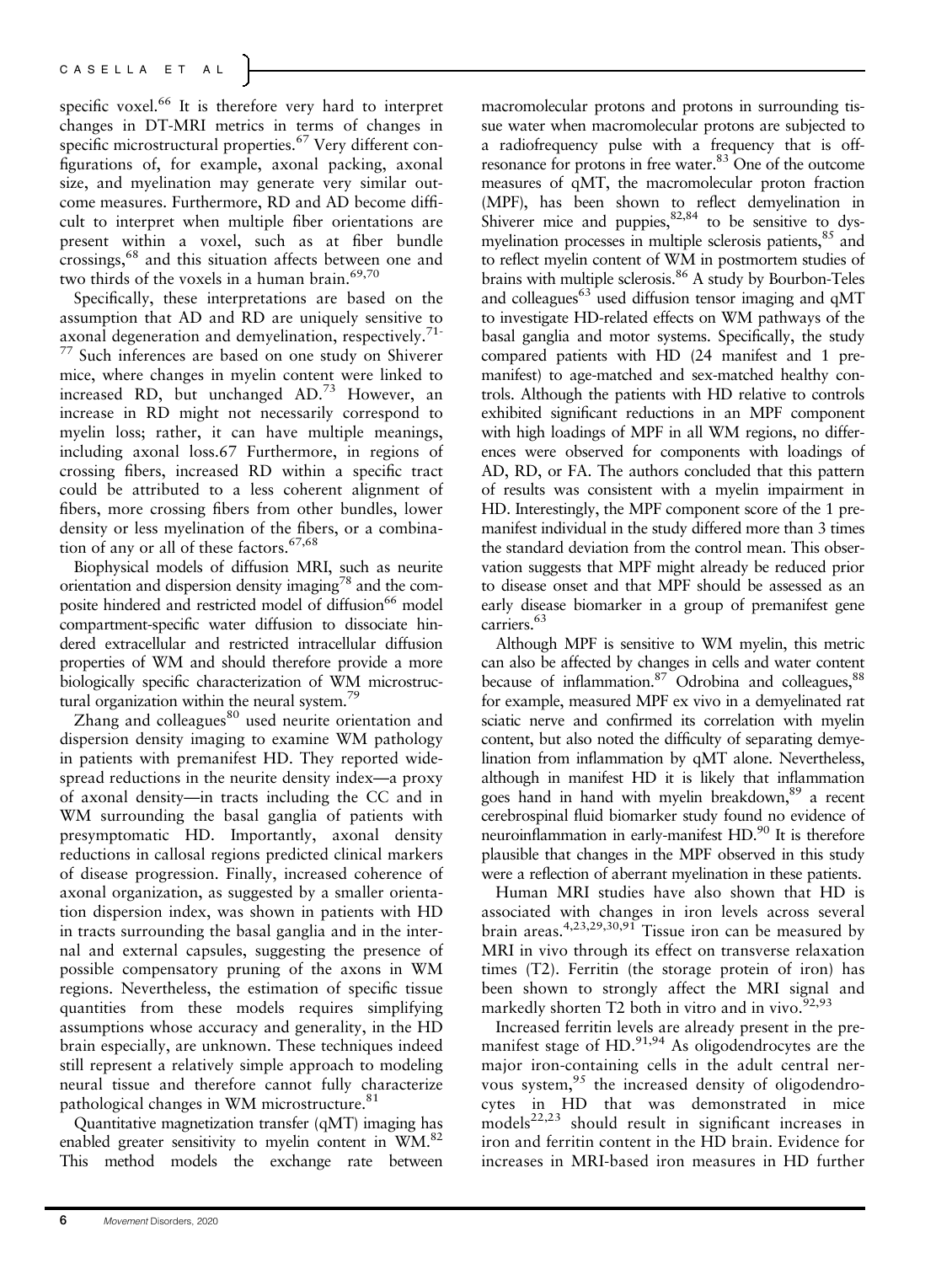supports the suggestion for a homeostatic increase in oligodendrocytes as an active repair mechanism in patients with premanifest HD.

Early and heavily myelinated fibers are the most susceptible to myelin breakdown in  $HD<sub>1</sub><sup>4</sup>$  with WM degeneration starting in the caudate and putamen striatum structures and then spreading in a predictable, bilateral, and symmetric pattern to involve other earlier myelinating regions. In turn, later myelinating regions such as the medial temporal lobe are left much less affected.<sup>29,96</sup> This is consistent with neuroimaging evidence that the earliest WM changes in HD are seen before disease onset in early myelinating regions such as around the striatum, within the CC, and in posterior WM tracts.<sup>12,34,36,39</sup> The spatial pattern of pathology is in contrast with the "last-in-first-out" hypothesis that was proposed for degenerative processes of normal brain aging,  $97$  which postulates that later myelinating fibers are more vulnerable to insult in later life compared with earlier myelinating fibers.

Consistent with the suggestion of a dissociation between early and late myelinating regions in WM impairment in HD,4 Bartzokis and colleagues<sup>4</sup> showed decreased ferritin iron levels in HD in the genu of the CC and frontal WM (late-myelinating regions) and increased ferritin iron levels in the basal ganglia (an early myelinating region). Decreased iron levels in late-myelinating regions are proposed to be attributed to suboptimal iron availability because of a redistribution of iron toward earlier myelinating regions. Furthermore, although remyelination processes may successfully compensate for myelin loss during the premanifest HD stage, these may start failing in later years, likely explaining evidence of decreases in iron content found between the patients with premanifest and symptomatic HD.<sup>12,91</sup>

## Discussion and Future Directions

In the present review, we discussed evidence of WM abnormalities in HD. Although this disease has been tightly linked to striatal GM degeneration, an accumulating body of evidence suggests that alterations in WM microstructure are present early in HD progression,1,6,17,19,53 even in children at risk for  $HD<sub>18,54</sub>$  and possibly even before any changes can be detected within the striatum.<sup>19</sup> This implies that WM disturbances might independently contribute to HD pathogenesis<sup>4,17,19</sup> and that, rather than being secondary to axonal insult in the form of Wallerian degeneration,<sup>2,80</sup> they might be a direct result of myelin and oligodendrocytes disturbance.<sup>4,14,15,20,98</sup> Demyelination has been associated with severe disabilities in many developmental, psychiatric, and neurodegenerative diseases.<sup>26</sup> Therefore, it is possible that also in HD, myelin loss, which leads to altered axonal conduction and axonal damage, may be directly responsible for some of the clinical symptoms. Furthermore, oligodendrocyte dysfunction early in the disease course may impair the processes of remyelination and myelin repair.<sup>4</sup>

A number of studies on HD animal models<sup>22,32,51,52,99</sup> have lent support to the demyelination hypothesis of HD.4 Importantly, it is essential to consider these findings while always keeping in mind the equivalent and divergent features of the brain of different species. Nevertheless, studies on human HD carriers also suggest the presence of myelin dysfunction.4,9,14,63,64 However, most studies assessing WM changes in vivo have employed diffusion tensor imaging–MRI based metrics to quantify these alterations, even though these indexes do not tap specifically into biological subcomponents of WM microstructure.<sup>65,100,101</sup> Recent advances in MRI techniques and tissue modeling enable a better characterization of the biological properties of WM microstructure and allow more specific monitoring of changes in these properties, both longitudinally and noninvasively.<sup>102</sup> Longitudinal studies designed to relate specific microstructural changes to the genesis of pathology, while controlling for individual differences such as the impact of environmental factors, will prove particularly useful. Although it is evident that our understanding of the HD brain will increasingly rely on advanced MRI techniques, this reliance highlights the need to remember and address the shortcomings of these methodologies.

The identification of early changes in the brain WM microstructure in patients with HD is of fundamental importance as it allows insight into disease pathogenesis and progression and, further, might prove useful for the identification of disease-related biomarkers and in measuring outcomes of clinical trials. In many neurodegenerative diseases such as Alzheimer's and Parkinson's diseases, myelin disturbance starts before other pathological changes are evident.<sup>4,103</sup> Similarly, in HD, critical pathogenic events might be present prior to neuronal death, and there might be a decades-long period in which therapeutic intervention could change the course of the disease, before clinical evidence, such as behavioral, cognitive, and motor decrements, appear. Nonetheless, in vivo investigation of demyelination in patients with premanifest and symptomatic HD remains relatively unexplored when compared with other neurodegenerative diseases such as multiple sclerosis, and very little research has been carried out on the HD brain using these approaches.

To conclude, we reviewed the evidence that implicates WM aberrations and in particular impaired myelin and oligodendrocytes in HD pathology and suggests that these could constitute important targets for the study and early treatment of HD.  $\bullet$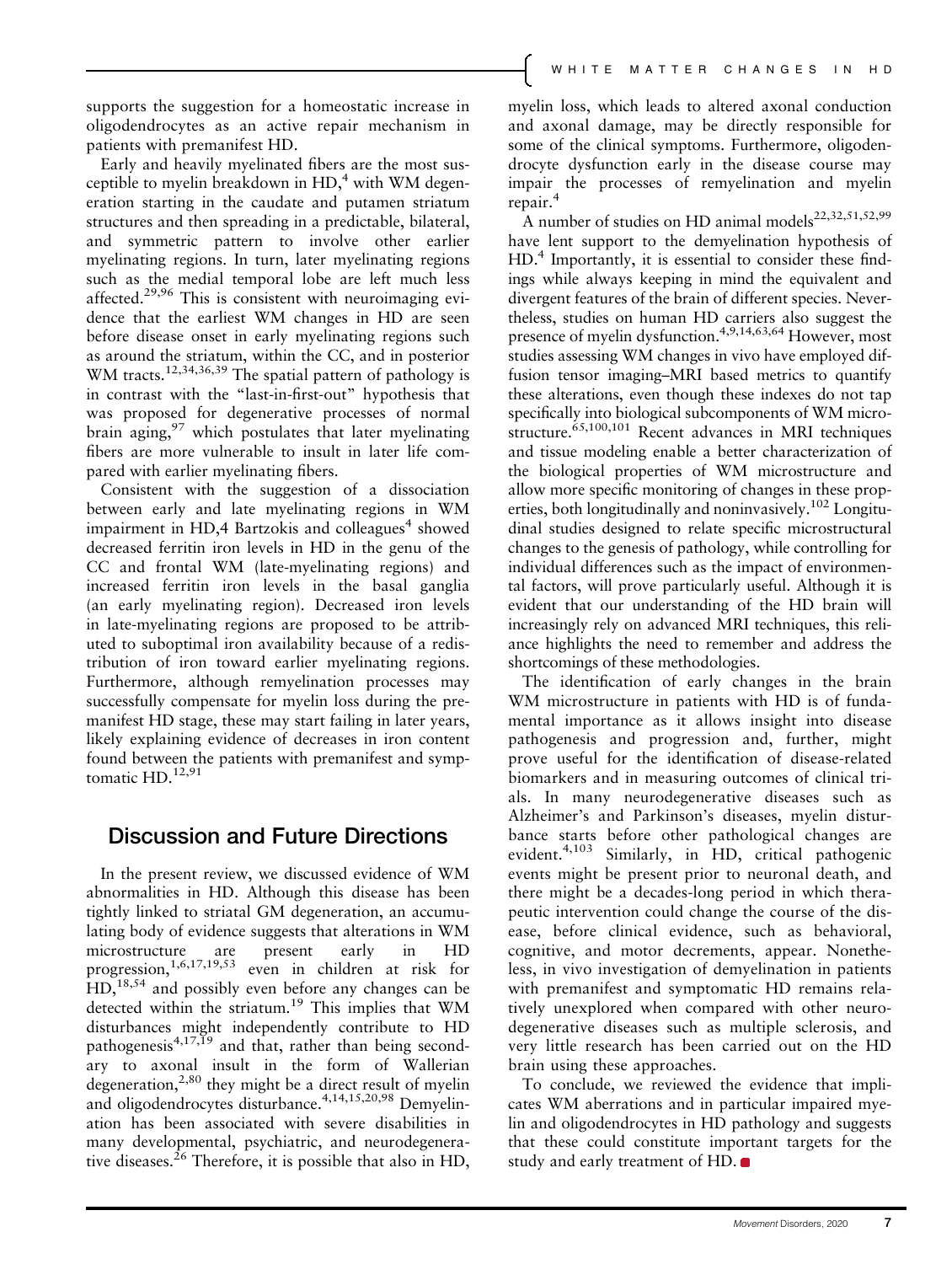### References

- 1. Paulsen JS, et al. Detection of Huntington's disease decades before diagnosis: the Predict-HD study. J Neurol Neurosurg Psychiatry 2008;79:874–880.
- 2. Weaver KE, et al. Longitudinal diffusion tensor imaging in Huntington's disease. Exp Neurol 2009;216:525–529.
- 3. Bardile CF, et al. A43 Intrinsic mutant HTT-mediated defects in oligodendroglia cells contribute to myelin deficits and behavioural abnormalities in huntington disease. J Neurol Neurosurg Psychiatry 2018;89:A15–A16.
- Bartzokis G, et al. Myelin breakdown and iron changes in Huntington's disease: pathogenesis and treatment implications. Neurochem Res 32:1655–1664.
- 5. Beglinger LJ, et al. Probability of obsessive and compulsive symptoms in Huntington's disease. Biol Psychiatry 2007;61:415–418.
- 6. Ciarmiello A, et al. Brain white-matter volume loss and glucose hypometabolism precede the clinical symptoms of Huntington's disease. J Nucl Med 2006;47:215–222.
- 7. Gregory S, et al. Natural biological variation of white matter microstructure is accentuated in Huntington's disease. Hum Brain Mapp 2018;39:3516–3527.
- 8. Reading SAJ, et al. Regional white matter change in presymptomatic Huntington's disease: a diffusion tensor imaging study. Psychiatry Res 2005;140:55–62.
- Rosas HD, et al. Complex spatial and temporally defined myelin and axonal degeneration in Huntington disease. NeuroImage Clin 2018;20:236–242.
- 10. Wang N, Yang XW. Huntington disease's glial progenitor cells hit the pause button in the mouse brain. Cell Stem Cell 2019;24:3–4.
- 11. de la Monte SM, Vonsattel JP, Richardson EP. Morphometric demonstration of atrophic changes in the cerebral cortex, white matter, and neostriatum in Huntington's disease. J Neuropathol Exp Neurol 1988;47:516–525.
- Di Paola M, et al. MRI measures of corpus callosum iron and myelin in early Huntington's disease. Hum Brain Mapp 2014;35: 3143–3151.
- 13. Gauthier LR, et al. Huntingtin controls neurotrophic support and survival of neurons by enhancing BDNF vesicular transport along microtubules. Cell 2004;118:127–138.
- 14. Mascalchi M, et al. Huntington disease: volumetric, diffusionweighted, and magnetization transfer MR imaging of brain. Radiology 2004;232:867–873.
- 15. Myers RH, et al. Decreased neuronal and increased oligodendroglial densities in Huntington's disease caudate nucleus. J Neuropathol Exp Neurol 1991;50:729–742.
- 16. Rosas HD, et al. Cerebral cortex and the clinical expression of Huntington's disease: complexity and heterogeneity. Brain J Neurol 2008;131:1057–1068.
- 17. Tabrizi SJ, et al. Biological and clinical manifestations of Huntington's disease in the longitudinal TRACK-HD study: crosssectional analysis of baseline data. Lancet Neurol 2009;8:791–801.
- 18. Lee Q. Fronto-Striatal Circuitry in Children at Risk for Huntington's Disease. Iowa Research Online: University of Iowa; 2016. [https://doi.org/10.17077/etd.2uix1txf.](https://doi.org/10.17077/etd.2uix1txf)
- 19. Aylward EH, et al. Longitudinal change in regional brain volumes in prodromal Huntington disease. J Neurol Neurosurg Psychiatry 2011;82:405–410.
- 20. Gómez-Tortosa E, et al. Quantitative neuropathological changes in presymptomatic Huntington's disease. Ann Neurol 2001;49:29–34.
- 21. Huang B, et al. Mutant huntingtin downregulates myelin regulatory factor-mediated myelin gene expression and affects mature oligodendrocytes. Neuron 2015;85:1212–1226.
- 22. Jin J, et al. Early white matter abnormalities, progressive brain pathology and motor deficits in a novel knock-in mouse model of Huntington's disease. Hum Mol Genet 2015;24:2508–2527.
- 23. Simmons DA, et al. Ferritin accumulation in dystrophic microglia is an early event in the development of Huntington's disease. Glia 55:1074–1084.
- 24. Teo RTY, et al. Structural and molecular myelination deficits occur prior to neuronal loss in the YAC128 and BACHD models of Huntington disease. Hum Mol Genet 2016;25:2621–2632.
- 25. Grydeland H, Walhovd KB, Tamnes CK, Westlye LT, Fjell AM. Intracortical myelin links with performance variability across the human lifespan: results from T1- and T2-weighted MRI myelin mapping and diffusion tensor imaging. J Neurosci 2013;33: 18618–18630.
- 26. Martenson RE. Myelin. Boca Raton, FL: CRC Press; 1992.
- 27. Han I, You Y, Kordower JH, Brady ST, Morfini GA. Differential vulnerability of neurons in Huntington's disease: the role of cell type-specific features. J Neurochem 2010;113:1073–1091.
- 28. Nickel M, Gu C. Regulation of central nervous system myelination in higher brain functions. Neural Plast 2018;2018:6436453.
- 29. Bartzokis G, Cummings J, Perlman S, Hanc, DB, Mintz J. Increased basal ganglia iron levels in Huntington disease. Arch Neurol 1999; 56:569–574.
- 30. Bartzokis G, Tishler TA. MRI evaluation of basal ganglia ferritin iron and neurotoxicity in Alzheimer's and Huntingon's disease. Cell Mol Biol 2000;46:821–833.
- 31. Halliday GM, et al. Regional specificity of brain atrophy in Huntington's disease. Exp Neurol 1998;154:663–672.
- 32. Meng Y, Jiang J, Bachevalier J, Zhang X, Chan AWS. Developmental whole brain white matter alterations in transgenic Huntington's disease monkey. Sci Rep 2017;7:379.
- 33. Rosas HD, et al. Diffusion tensor imaging in presymptomatic and early Huntington's disease: Selective white matter pathology and its relationship to clinical measures. Mov Disord 2006;21: 1317–1325.
- 34. Tabrizi SJ, et al. Biological and clinical changes in premanifest and early stage Huntington's disease in the TRACK-HD study: the 12-month longitudinal analysis. Lancet Neurol 2011;10: 31–42.
- 35. Tabrizi SJ, et al. Potential endpoints for clinical trials in premanifest and early Huntington's disease in the TRACK-HD study: analysis of 24 month observational data. Lancet Neurol 2012;11: 42–53.
- 36. Dumas EM, et al. Early changes in white matter pathways of the sensorimotor cortex in premanifest Huntington's disease. Hum Brain Mapp 2012;33:203–212.
- 37. Matsui JT, et al. Diffusion weighted imaging of prefrontal cortex in prodromal Huntington's disease. Hum Brain Mapp 2014;35: 1562–1573.
- 38. Stoffers D, et al. Contrasting gray and white matter changes in preclinical Huntington disease. Neurology 2010;74:1208–1216.
- 39. Faria AV, et al. Linking white matter and deep gray matter alterations in premanifest Huntington disease. NeuroImage Clin 2016; 11:450–460.
- 40. McColgan P, et al. Brain regions showing white matter loss in Huntington's disease are enriched for synaptic and metabolic genes. Biol Psychiatry 2018;83:456–465.
- 41. Bohanna I, Georgiou-Karistianis N, Hannan AJ, Egan GF. Magnetic resonance imaging as an approach towards identifying neuropathological biomarkers for Huntington's disease. Brain Res Rev 2008;58:209–225.
- 42. Pouladi MA, Morton AJ, Hayden MR. Choosing an animal model for the study of Huntington's disease. Nat Rev Neurosci 2013;14: 708–721.
- 43. Menalled LB. Knock-in mouse models of Huntington's disease. NeuroRx 2005;2:465–470.
- 44. Snyder JM, Hagan CE, Bolon B, Keene CD. Nervous system. In: Treuting PM, Dintzis SM, Montine KS, editors. Comparative Anatomy and Histology (Second Edition). San Diego, CA: Academic Press; 2018:403–444.
- 45. Siebzehnrübl FA, et al. Early postnatal behavioral, cellular, and molecular changes in models of Huntington disease are reversible by HDAC inhibition. Proc Natl Acad Sci USA 2018;115: E8765–E8774.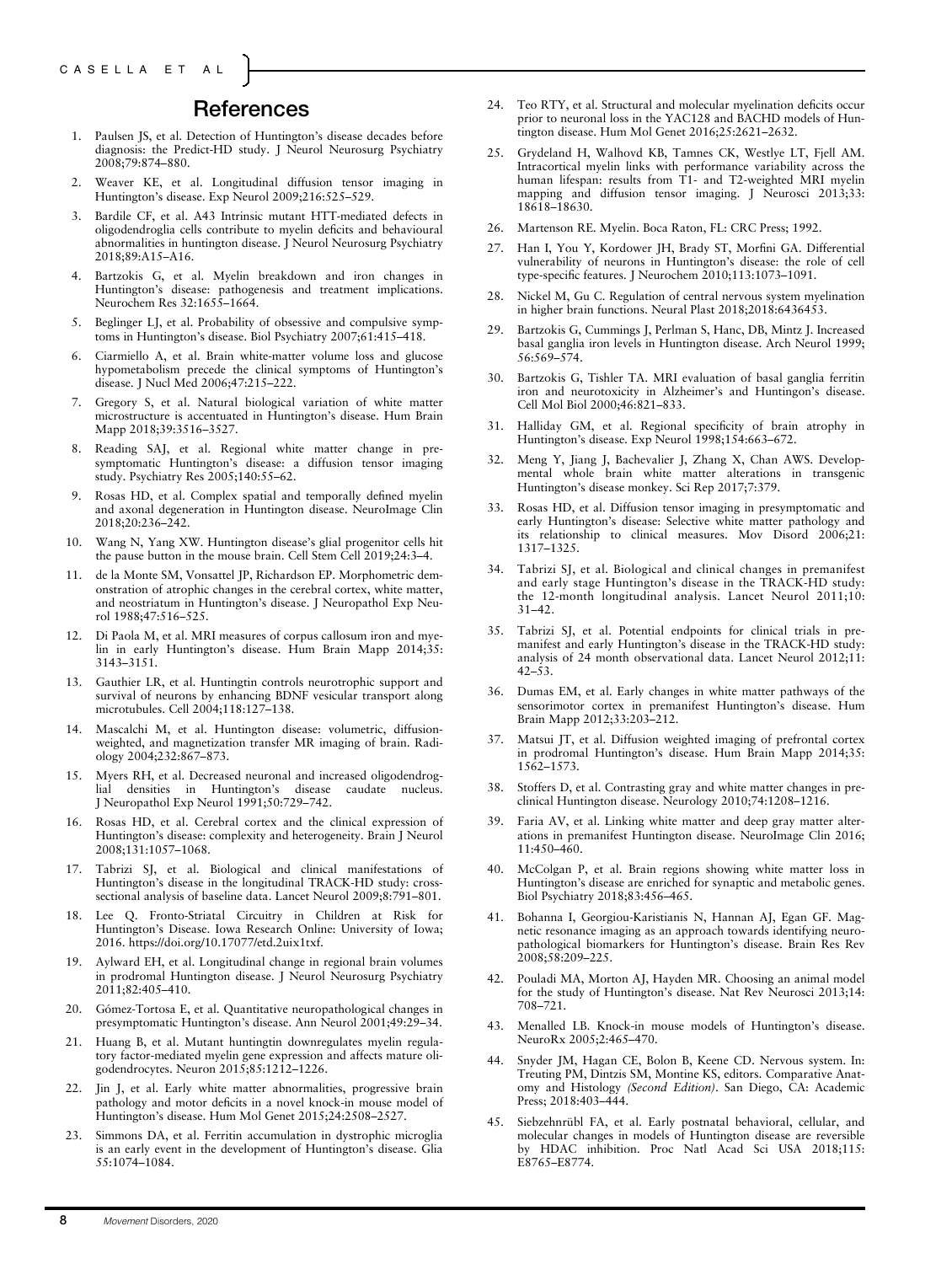- 46. Ernst A, et al. Neurogenesis in the striatum of the adult human brain. Cell 2014;156:1072–1083.
- 47. Bruyn GW, von Wolferen WJ. Pathogenesis of Huntington's chorea. Lancet 1973;1:1382.
- 48. Valenza M, et al. Progressive dysfunction of the cholesterol biosynthesis pathway in the R6/2 mouse model of Huntington's disease. Neurobiol Dis 2007;28:133–142.
- 49. Valenza M, et al. Dysfunction of the cholesterol biosynthetic pathway in Huntington's disease. J Neurosci 2005;25:9932–9939.
- 50. Dietschy JM, Turley SD. Thematic review series: brain lipids. Cholesterol metabolism in the central nervous system during early development and in the mature animal. J Lipid Res 2004;45: 1375–1397.
- 51. Blockx I, et al. Identification and characterization of Huntington related pathology: an in vivo DKI imaging study. NeuroImage 2012;63:653–662.
- 52. Xiang Z, et al. Peroxisome-proliferator-activated receptor gamma coactivator 1 α contributes to dysmyelination in experimental models of Huntington's disease. J Neurosci 2011;31:9544–9553.
- 53. Ruocco HH, Bonilha L, Li LM, Lopes-Cendes I, Cendes F. Longitudinal analysis of regional grey matter loss in Huntington disease: effects of the length of the expanded CAG repeat. J Neurol Neurosurg Psychiatry 2008;79:130–135.
- 54. Lee JK, et al. Measures of growth in children at risk for Huntington disease. Neurology 2012;79:668–674.
- 55. Douaud G, et al. Distribution of grey matter atrophy in Huntington's disease patients: a combined ROI-based and voxelbased morphometric study. NeuroImage 2006;32:1562–1575.
- Kassubek J, et al. Topography of cerebral atrophy in early Huntington's disease: a voxel based morphometric MRI study. J Neurol Neurosurg Psychiatry 2004;75:213–220.
- 57. Rosas HD, et al. Regional cortical thinning in preclinical Huntington disease and its relationship to cognition. Neurology 2005;65: 745–747.
- 58. Rosas HD, et al. Regional and progressive thinning of the cortical ribbon in Huntington's disease. Neurology 2002;58:695–701.
- 59. Pflanz CP. Diffusion MRI in premanifest Huntington's disease and early Parkinson's disease: tensor and tractography analyses [PhD thesis]. University of Oxford; 2019.
- 60. Squitieri F, et al. Distinct brain volume changes correlating with clinical stage, disease progression rate, mutation size, and age at onset prediction as early biomarkers of brain atrophy in Huntington's disease. CNS Neurosci Ther 2009;15:1–11.
- 61. Pierpaoli C, Basser PJ. Toward a quantitative assessment of diffusion anisotropy. Magn Reson Med 1996;36:893–906.
- 62. Beaulieu C. The basis of anisotropic water diffusion in the nervous system—a technical review. NMR Biomed 2002;15:435–455.
- 63. Bourbon-Teles J, et al. Myelin breakdown in human Huntington's disease: multi-modal evidence from diffusion MRI and quantitative magnetization transfer. Neuroscience 2019;403:79–92.
- 64. Di Paola M, et al. Multimodal MRI analysis of the corpus callosum reveals white matter differences in presymptomatic and early Huntington's disease. Cereb Cortex 2012;22:2858-2866.
- 65. Alexander AL, Lee JE, Lazar M, Field AS. Diffusion tensor imaging of the brain. Neurotherapeutics 2007;4:316–329.
- 66. Assaf Y, Basser PJ. Composite hindered and restricted model of diffusion (CHARMED) MR imaging of the human brain. NeuroImage 2005;27:48–58.
- 67. Jones DK, Knösche TR, Turner R. White matter integrity, fiber count, and other fallacies: the do's and don'ts of diffusion MRI. NeuroImage 2013;73:239–254.
- 68. Wheeler-Kingshott CAM, Cercignani M. About "axial" and "radial" diffusivities. Magn Reson Med 2009;61:1255–1260.
- 69. Behrens TEJ, Berg HJ, Jbabdi S, Rushworth MFS, Woolrich MW. Probabilistic diffusion tractography with multiple fibre orientations: what can we gain? NeuroImage 2007;34:144–155.
- 70. Descoteaux M. High Angular Resolution Diffusion MRI: From Local Estimation to Segmentation and Tractography. Human-

Computer Interaction [cs.HC]: Université Nice Sophia Antipolis; 2008

- 71. Budde MD, et al. Toward accurate diagnosis of white matter pathology using diffusion tensor imaging. Magn Reson Med 2007; 57:688–695.
- 72. Mac Donald CL, et al. Detection of traumatic axonal injury with diffusion tensor imaging in a mouse model of traumatic brain injury. Exp Neurol 2007;205:116–131.
- 73. Song S-K, et al. Dysmyelination revealed through MRI as increased radial (but unchanged axial) diffusion of water. NeuroImage 2002; 17:1429–1436.
- 74. Song S-K, et al. Demyelination increases radial diffusivity in corpus callosum of mouse brain. NeuroImage 2005;26:132–140.
- 75. Sun SW, Liang H-F, Schmidt RE, Cross AH, Song S-K. Selective vulnerability of cerebral white matter in a murine model of multiple sclerosis detected using diffusion tensor imaging. Neurobiol Dis 2007;28:30–38.
- 76. Sun S-W, et al. Noninvasive detection of cuprizone induced axonal damage and demyelination in the mouse corpus callosum. Magn Reson Med 2006;55:302–308.
- 77. Wu Q, et al. MR diffusion changes correlate with ultra-structurally defined axonal degeneration in murine optic nerve. NeuroImage 2007;37:1138–1147.
- 78. Zhang H, Schneider T, Wheeler-Kingshott CA, Alexander DC. NODDI: practical in vivo neurite orientation dispersion and density imaging of the human brain. NeuroImage 2012;61: 1000–1016.
- 79. Alexander DC, et al. Orientationally invariant indices of axon diameter and density from diffusion MRI. NeuroImage 2010;52: 1374–1389.
- 80. Zhang J, et al. In vivo characterization of white matter pathology in premanifest huntington's disease. Ann Neurol 2018;84: 497–504.
- 81. Lampinen B, et al. Searching for the neurite density with diffusion MRI: challenges for biophysical modeling. Hum Brain Mapp 2019; 40:2529–2545.
- 82. Ou X, Sun S-W, Liang H-F, Song S-K, Gochberg DF. The MT pool size ratio and the DTI radial diffusivity may reflect the myelination in shiverer and control mice. NMR Biomed 2009;22:480–487.
- 83. Henkelman RM, et al. Quantitative interpretation of magnetization transfer. Magn Reson Med 1993;29:759–766.
- 84. Samsonov A, et al. Quantitative MR imaging of two-pool magnetization transfer model parameters in myelin mutant shaking pup. NeuroImage 2012;62:1390–1398.
- 85. Levesque IR, et al. Quantitative magnetization transfer and myelin water imaging of the evolution of acute multiple sclerosis lesions. Magn Reson Med 2010;63:633–640.
- 86. Schmierer K, et al. Quantitative magnetization transfer imaging in postmortem multiple sclerosis brain. J Magn Reson Imaging 2007;  $26:41-51$ .
- 87. Henkelman RM, Stanisz GJ, Graham SJ. Magnetization transfer in MRI: a review. NMR Biomed. 2001;14:57–64.
- 88. Odrobina EE, Lam TYJ, Pun T, Midha R, Stanisz GJ. MR properties of excised neural tissue following experimentally induced demyelination. NMR Biomed. 2005;18:277–284.
- 89. Rocha NP, Ribeiro FM, Furr-Stimming E, Teixeira AL. Neuroimmunology of Huntington's disease: revisiting evidence from human studies. Mediators Inflamm 2016;2016.
- Vinther-Jensen T, Simonsen AH, Budtz-Jørgensen E, Hjermind LE, Nielsen JE. Ubiquitin: a potential cerebrospinal fluid progression marker in Huntington's disease. Eur J Neurol. 2015;22: 1378–1384.
- 91. Phillips O, et al. Deep white matter in Huntington's disease. PLoS ONE 2014;9:e109676.
- 92. Bartzokis G. Magnetic resonance imaging of brain iron. In: Connor JR, editor. Metals and Oxidative Damage in Neurological Disorders. New York: Springer; 1997:41–56.
- 93. Malisch TW, Hedlund LW, Suddarth SA, Johnson GA. MR microscopy at 7.0 T: effects of brain iron. J Magn Reson Imaging 1991;1:301–305.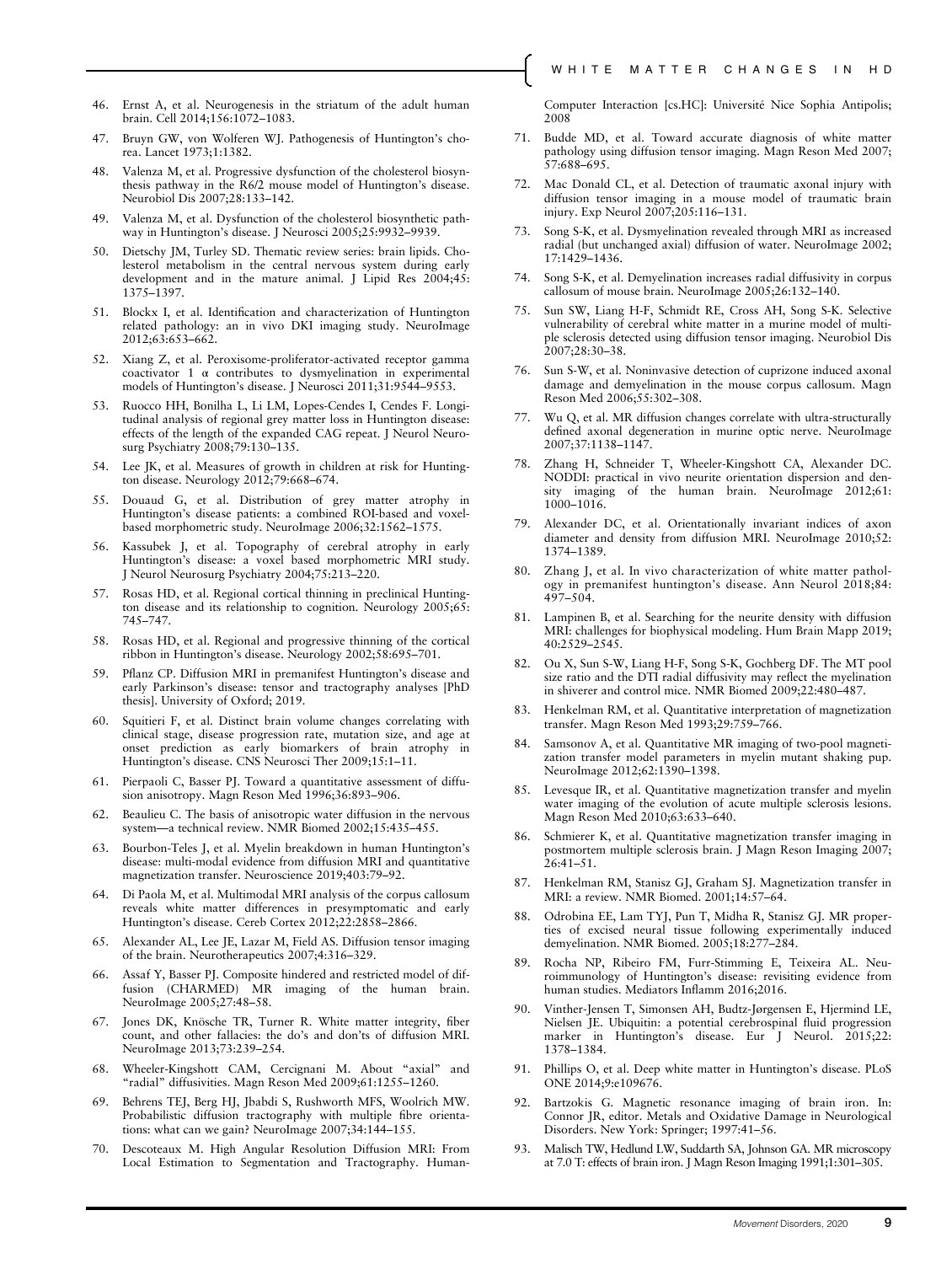- 94. Jurgens CK, et al. MRI T2 Hypointensities in basal ganglia of premanifest Huntington's disease. PLoS Curr 2010;2:RRN1173.
- 95. Connor JR, Menzies SL. Cellular management of iron in the brain. J Neurol Sci 1995;134:33–44.
- 96. DiFiglia M, et al. Aggregation of huntingtin in neuronal intranuclear inclusions and dystrophic neurites in brain. Science 1997; 277:1990–1993.
- 97. Raz N. Aging of the brain and its impact on cognitive performance: integration of structural and functional findings. In: The Handbook of Aging and Cognition, 2nd ed. New Jersey, United States. Lawrence Erlbaum; 2000:1-90.
- 98. Radulescu CI, et al. Manipulation of microbiota reveals altered myelination and white matter plasticity in a model of Huntington disease. bioRxiv 2018.<https://doi.org/10.1101/413112>
- 99. Blockx I, et al. Genotype specific age related changes in a transgenic rat model of Huntington's disease. NeuroImage 2011;58: 1006–1016.
- 100. Assaf Y, Pasternak O. Diffusion tensor imaging (DTI)-based white matter mapping in brain research: a review. J Mol Neurosci 2008; 34:51–61.
- 101. De Santis S, Drakesmith M, Bells S, Assaf Y, Jones DK. Why diffusion tensor MRI does well only some of the time: variance and covariance of white matter tissue microstructure attributes in the living human brain. Neuroimage 2014;89:35–44.
- 102. Heath F, Hurley SA, Johansen-Berg H, Sampaio-Baptista C. Advances in noninvasive myelin imaging. Dev Neurobiol 2018;78: 136–151.
- 103. Bartzokis G, et al. Lifespan trajectory of myelin integrity and maximum motor speed. Neurobiol Aging 2010;31:1554–1562.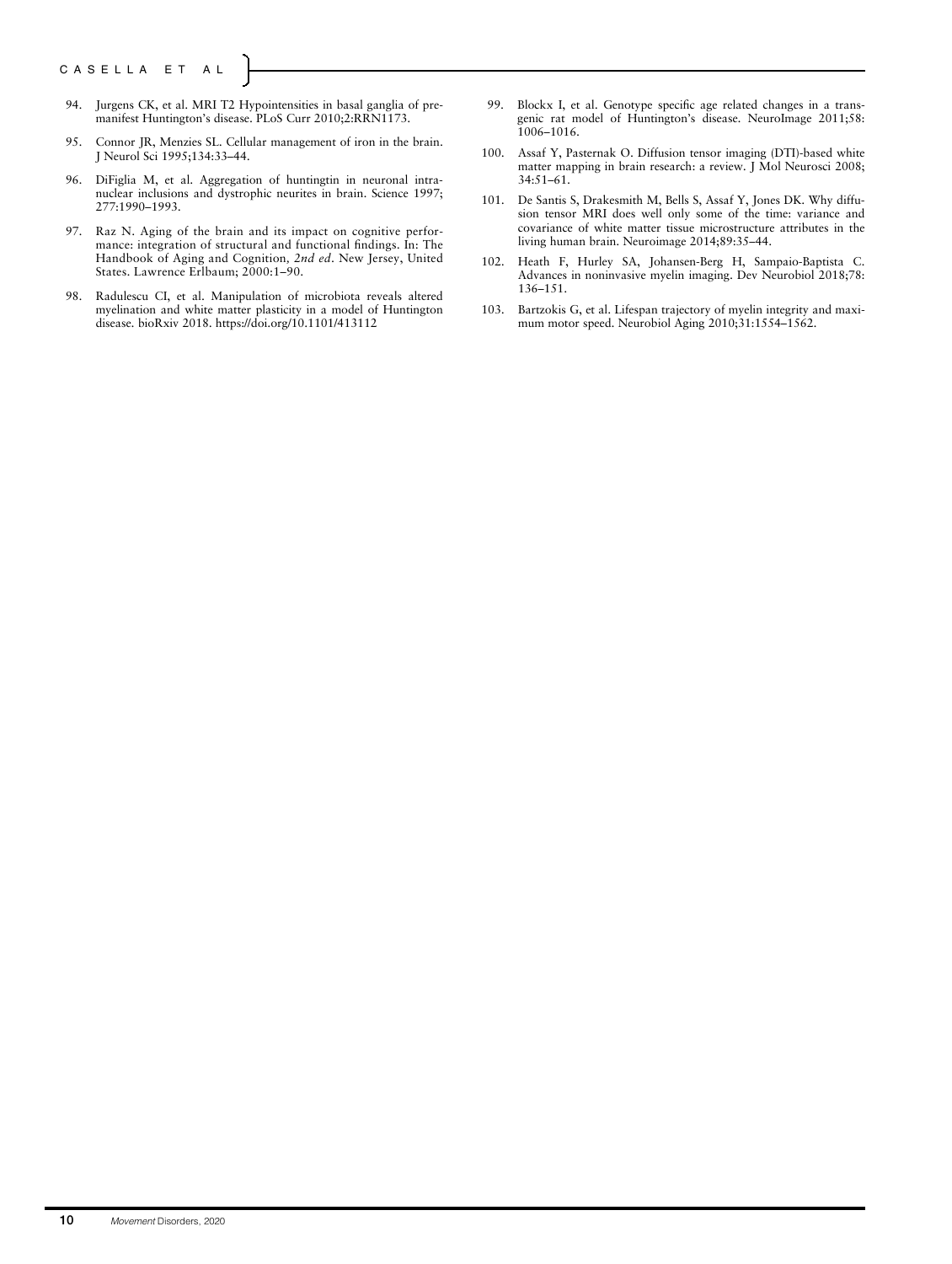## SGML and CITI Use Only DO NOT PRINT

### Author Roles

(1) Research Project: A. Conception, B. Organization, C. Execution; (2) Manuscript: A. Writing of the First Draft, B. Review and Critique.

C.C.: 1B, 2A A.R.: 2B I.L.: 2B D.J.: 1A, 2B C.M.-B.: 1A, 2B

### Financial disclosures of all authors (for the preceding 12 months)

C.C. reports employment with Cardiff University. A.R. reports employment with Cardiff University; advisory board of Roche; contracts with European Huntington's Disease Network (EHDN); and honoraria from California Institute for Regenerative Medicine (CIRM). A.R. also reports the following grants: May 2018–April 2021, Medical Research Council (MRC), UK Li, and Rosser, How CTIP2 Deficiency Drives Medium Spiny Neuron Degeneration and Dysfunction: Implications in Huntington's Disease Pathogenesis; September 2017–February 2021, Health and Care Research Wales, RfPPB-16a-1298 (A.E. Rosser CI), Trial Designs for Delivery of Novel Therapies for Neurodegeneration (TRIDENT); June 2015–March 2021, National Institute for Social Care and Health Research Wales (W.P. Gray, A.E. Rosser, Y. Barde, M. Busse, V. Crunelli, S.B. Dunnett, R. Tudor Edwards, P. Eslambolchilar, K. Hamandi, K. Hood, D. Jones, M. Kerr, P. Morgan, M. Rees, N. Robertson, M. Wardle), Brain Repair And Intracranial Neurotherapeutics (B.R.A.I.N. unit) Wales; October 2018–September 2022, H2020-MSCA-ITN-2018 (Marie Skłodowska-Curie Innovative Training Networks), proposal number 813851, Training for Advanced Stem Cell Technologies in Neurology-Advanced Stem Cell Technologies in Neurology (ASCTN) Training, Coordinator J. Canals (University Barcelona) Rosser and Allen at Cardiff University; January 2016–December 2019, Universistat Ulm, A.E. Rosser, Characterisation of the Natural History of HD and Assessment of Feasibility of HD Clinical Research Within the Network of HD Clinical Centres; Sep 2014 onward, Cure Huntington's Disease Initiative (CHDI), A.E. Rosser, A Prospective Registry Study in a Global Huntington's Disease Cohort (Enroll-HD), Annual Renewal; and April 2017–July 2020, Campaign for Alzheimer's Research in Europe (A.E. Rosser) Developing Stem Cell Technologies for the Neurodegeneration of Alzheimer's Disease. I.L. reports employment with the Max Planck Society. D.J. reports advisory boards of Connectom 2.0–Massachusetts General Hospital, Medical Research Council, and Centre and Unit Portfolio Review Board; and employment with Cardiff University, Australian Catholic University, and the Wellcome Trust. D.J. also reports the following grants: "Microstructural Imaging Data Centre (MIDaC)"; type: project grant; principal investigator: Griffin M.; co-investigators: Murphy K., Charron C., Jones D.K., Hargrave P., Beltrachini L., Evans C.J., Papageorgiou A.; start date: October 2018; duration: 5 months; agency: Science and Technology Facilities Council (STFC); budget: £ 91,655; time per week = 0.4 hours. "Mapping Neurodevelopmental Trajectories for Adult Psychiatric Disorder: Avon Longitudinal Study of Parents and Children (ALSPAC)-MRI-II"; type: project grant; principal investigator: David A.S.; coinvestigators: Lewis G., Jones D.K., Zammit S., Bulmore E., Reichenberg A., Boyd A., Kempton M., de Stavolo B.; start date: October 2018; duration: 48 months; agency: MRC; budget: £ 2,202, 184; time per week = 1.88 hours. "Brain Repair and Intracranial Neurotherapeutics–the Wales BRAIN Unit–Renewal"; type: National Institute for Social Care and Health Research (NISCHR) unit; principal investigator: Gray W.G.; coinvestigators: Morgan P., Busse-Morris M., Peall K., Li M., Rosser A., Barde Y., Crunelli V., Jones D.K., Lane E; Agency: NISCHR; budget: £800,000; time per week = 1 hour. "Characterising Brain Network Differences During Scene Perception and Memory in APOE-e4 Carriers: Multi-Modal Imaging in ALSPAC"; type: project grant; principal investigator: Graham K.S.; coinvestigators: Lawrence A.D., Jones D.K., Wise R.G., Kordas K., Zhang J., Mackay C.M., Filippini N., Saksida L.M.; start date: October 2016; duration: 48 months; agency: MRC; budget: £1,756,395; time per week = 2 hours. "The UK7T Network: Developing the Ultra-High Field MRI Platform for Biomedical Research"; type: research grant; principal investigator: Bowtell R.; coinvestigators: Miller